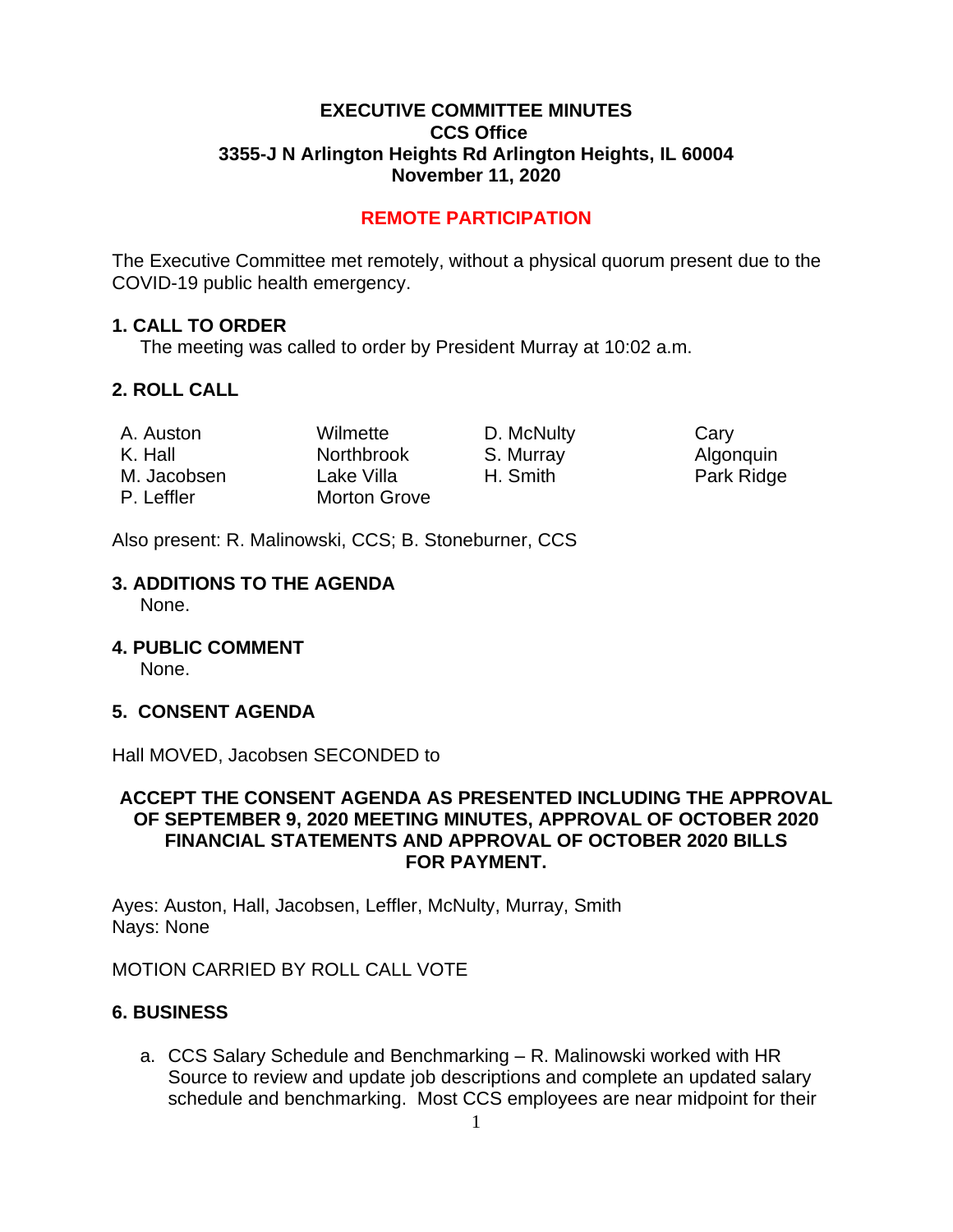salary range. The proposed salary schedule would go into effective January 1, 2021. R. Malinowski recommended that CCS develop a wage scale policy to be adopted by Executive Committee no later than the end of Q1 calendar year 2021. R. Malinowski will draft for the next Executive Committee meeting.

Hall MOVED, Leffler SECONDED to

## **ADOPT THE SALARY SCHEDULE AS PRESENTED IN THE HR SOURCE REPORT EFFECTIVE JANUARY 1, 2021.**

Ayes: Auston, Hall, Jacobsen, Leffler, McNulty, Murray, Smith Nays: None

#### MOTION CARRIED BY ROLL CALL VOTE

- b. Innovative Updates
	- i. Development Partner Program R. Malinowski provided an overview of the Innovative Development Partner Program (DPP) and outlined the cost, advantages, and disadvantages in the packet. Innovative is currently seeking partners for the development and launch of Vega Discover. Malinowski reported that this would be a good opportunity for CCS but is a significant commitment of CCS staff time and future costs. The contract is cancellable at any time and CCS would not pay anything until live in a production environment. If approved by Executive Committee, CCS would move forward with the contract then go to Governing Board for approval prior to going live.

## Hall MOVED, Leffler SECONDED to

## **MOVE FORWARD WITH THE DEVELOPMENT PARTNER PROGRAM, PENDING CONTRACT REVIEW BY THE CCS ATTORNEY, WITH A NOT TO EXCEED OF \$85,000 FOR YEAR ONE AFTER IMPLEMENTATION.**

Ayes: Auston, Hall, Jacobsen, Leffler, McNulty, Murray, Smith Nays: None

#### MOTION CARRIED BY ROLL CALL VOTE

ii. Contract Renewal - The current contract with Innovative will expire April 2023. The current contract has an annual increase of 3.5% but if renewed by the end of this calendar year, the increase would be reduced to a maximum of 2.5%. This would require extending the contract to 2025 or 2026. After a discussion, the Executive Committee agreed that with this renewal it would allow CCS to focus attention on other projects.

Leffler MOVED, Smith SECONDED to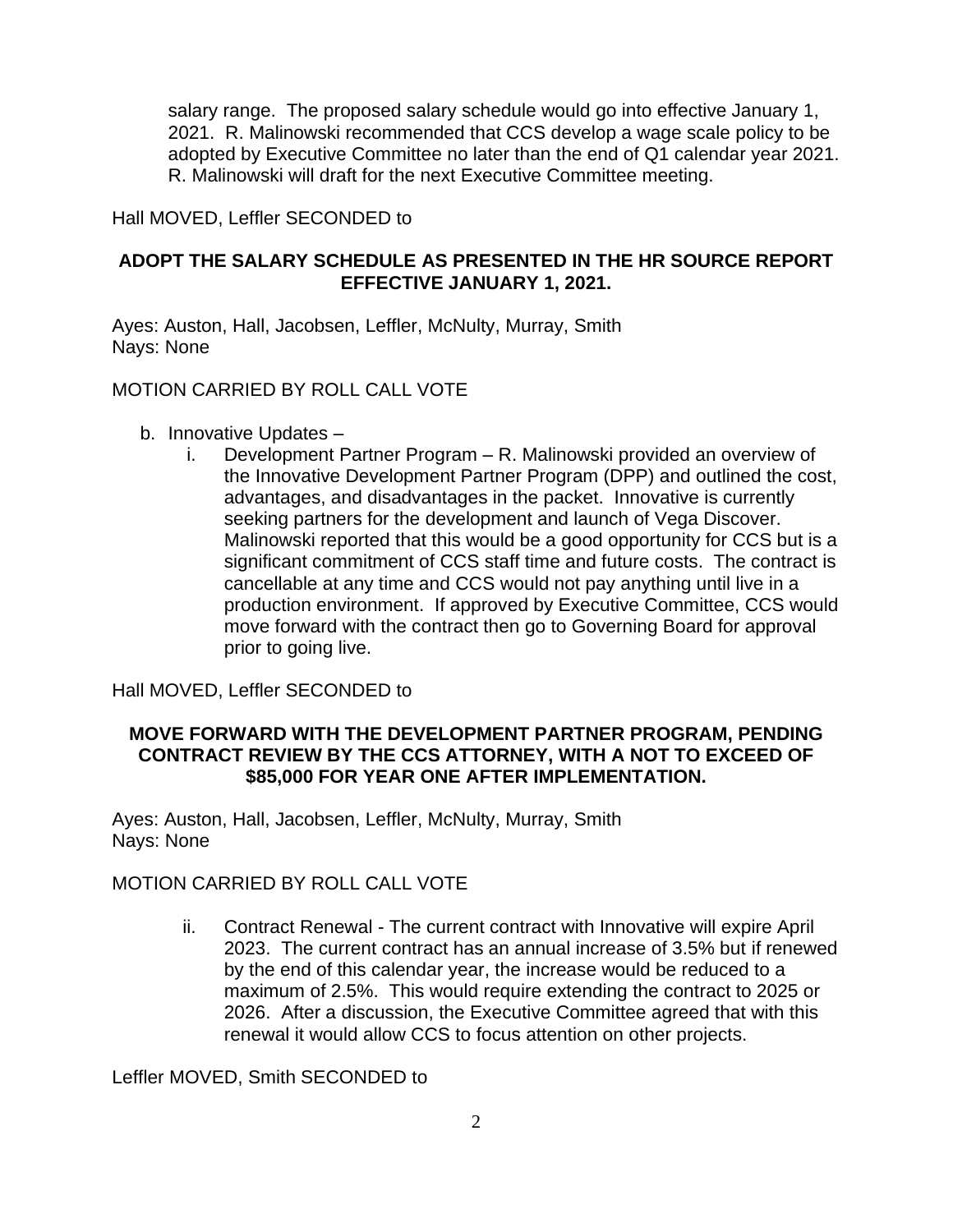## **APPROVE THAT CCS RENEW EXISTING CONTRACT WITH INNOVATIVE FOR FIVE YEARS, WITH AN ANNUAL INCREASE NOT TO EXCEED 2.5%**

Ayes: Auston, Hall, Jacobsen, Leffler, McNulty, Murray, Smith Nays: None

MOTION CARRIED BY ROLL CALL VOTE

- c. Website Redesign CCS has issued an RFP for the website redesign. The CCS attorney reviewed the document before it was posted on October 26. The deadline for written questions is November 13 and D. Wischmeyer and K. Weiss will conduct a formal bid opening on December 14.
- d. COVID-19 There was no additional information included in the packet.
- e. RAILS Updates RAILS has changed their recommended quarantine period to three days. RAILS has asked libraries if they should make any plans to stop delivery if mitigation status changes. There was a discussion of libraries' plans if move to Tier 2 or 3.

## **7. ADJOURN TO CLOSED SESSION**

Hall MOVED, Jacobsen SECONDED to

**MOVE INTO CLOSED SESSION AT 11:00 A.M. AS PURSUANT TO 5 ILCS 120/2 C (21) DISCUSSION OF MINUTES OF MEETINGS LAWFULLY CLOSED UNDER THIS ACT, WHETHER FOR PURPOSES OF APPROVAL BY THE BODY OF THE MINUTES OR SEMI-ANNUAL REVIEW OF THE MINUTES AS MANDATED BY SECTION 2.06.** 

**PURSUANT TO 5 ILCS 120/2 C (1) THE APPOINTMENT, EMPLOYMENT, COMPENSASTION, DISCIPLINE, PERFORMACE, OR DISMISSAL OF SPECIFIC EMPLOYEES OF THE PUBLIC BODY.**

Ayes: Auston, Hall, Jacobsen, Leffler, McNulty, Murray, Smith Nays: None

MOTION CARRIED BY ROLL CALL VOTE

## **8. RECONVENE OPEN SESSION**

The Executive Committee returned to open session at 11:21 a.m. to make determinations about written minutes and recordings of closed sessions and Executive Director review.

Hall MOVED, Auston SECONDED to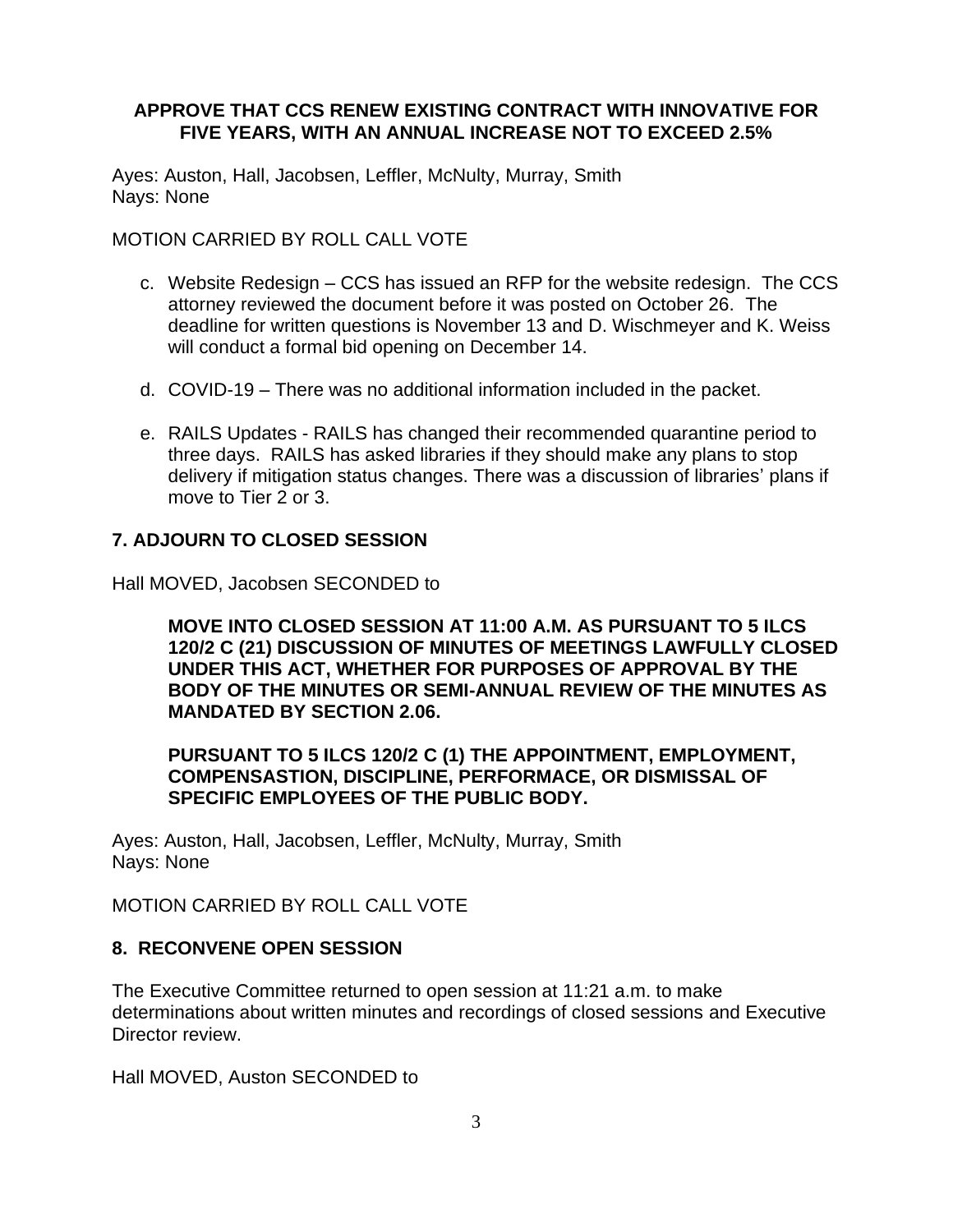#### **KEEP CLOSED THE MINUTES OF OCTOBER 18, 2017 AND NOVEMBER 8, 2017.**

Ayes: Auston, Hall, Jacobsen, Leffler, McNulty, Murray, Smith Nays: None

MOTION CARRIED BY ROLL CALL VOTE

Hall MOVED, McNulty SECONDED to

## **DESTROY THE VERBATIM RECORDINGS OF CLOSED SESSION MEETINGS FROM APRIL 10, 2019 AND MAY 1, 2019**

Ayes: Auston, Hall, Jacobsen, Leffler, McNulty, Murray, Smith Nays: None

MOTION CARRIED BY ROLL CALL VOTE

Hall MOVED, Leffler SECONDED to

#### **APPROVE 3.5% INCREASE RETROACTIVE TO JULY 1, 2020 FOR R. MALINOWSKI.**

Ayes: Auston, Hall, Jacobsen, Leffler, McNulty, Murray, Smith Nays: None

MOTION CARRIED BY ROLL CALL VOTE

K. Hall will meet with R. Malinowski after the meeting to go over her review.

## **9. REPORTS**

- a. President No report.
- b. Secretary No report.
- c. Treasurer No report.
- d. Committees and Groups
	- i. Forthcoming Records Discussion At the October 14 meeting, SCRAP discussed whether CCS should allow member libraries to optionally add bibliographic records for forthcoming titles to the database and J. Dilger of Palatine reviewed their library's practice of adding these records to the database. After discussion, SCRAP unanimously voted to allow libraries to add forthcoming records. D. Wischmeyer took this decision to Database Management Committee due to the implications for Acquisitions